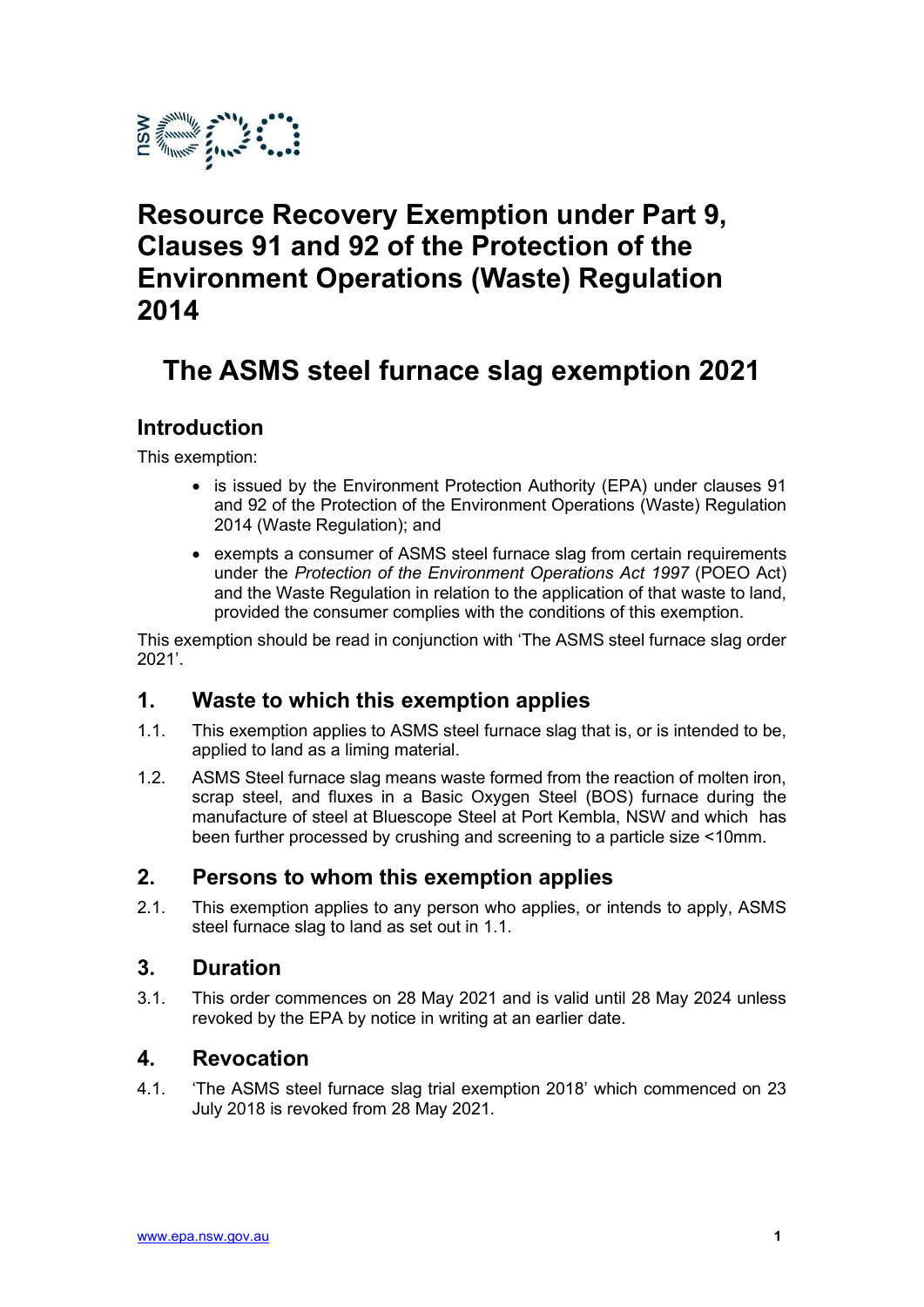# 5. Premises to which this exemption applies

5.1. This exemption applies to the premises at which the consumer's actual or intended application of ASMS steel furnace slag is carried out.

# 6. Exemption

- 6.1. Subject to the conditions of this exemption, the EPA exempts each consumer from the following provisions of the POEO Act and the Waste Regulation in relation to the consumer's actual or intended application of ASMS Steel furnace slag to land when used as a liming material:
	- section 48 of the POEO Act in respect of the scheduled activities described in clauses 39 and 42 of Schedule 1 of the POEO Act;
	- Part 4 of the Waste Regulation;
	- section 88 of the POEO Act; and
	- clause 109 and 110 of the Waste Regulation.
- 6.2. The exemption does not apply in circumstances where ASMS steel furnace slag is received at the premises for which the consumer holds a licence under the POEO Act that authorises the carrying out of the scheduled activities on the premises under clause 39 'waste disposal (application to land)' or clause 40 'waste disposal (thermal treatment)' of Schedule 1 of the POEO Act.

# 7. Conditions of exemption

The exemption is subject to the following conditions:

- 7.1. At the time the ASMS steel furnace slag is received at the premises, the material must meet all chemical and other material requirements for ASMS steel furnace slag which are required on or before the supply of ASMS steel furnace slag under 'the ASMS steel furnace slag order 2021'.
- 7.2. The consumer must not land apply the ASMS steel furnace slag at a total application rate greater than 10 tonnes per hectare within a three year period at any one site.
- 7.3. The consumer must incorporate the ASMS steel furnace slag into the soil to a minimum of 5cm depth.
- 7.4. The consumer must keep a written record of the following for a period of six years:
	- the quantity of ASMS steel furnace slag received; and
	- the locations where the ASMS steel furnace slag is applied.
- 7.5. The consumer must make any records required to be kept under this exemption available to authorised officers of the EPA on request.
- 7.6. The consumer must ensure that any application of ASMS steel furnace slag to land must occur within a reasonable period of time after its receipt.

## 8. Definitions

In this exemption:

application or apply to land means applying to land by:

- spraying, spreading or depositing on the land; or
- ploughing, injecting or mixing into the land; or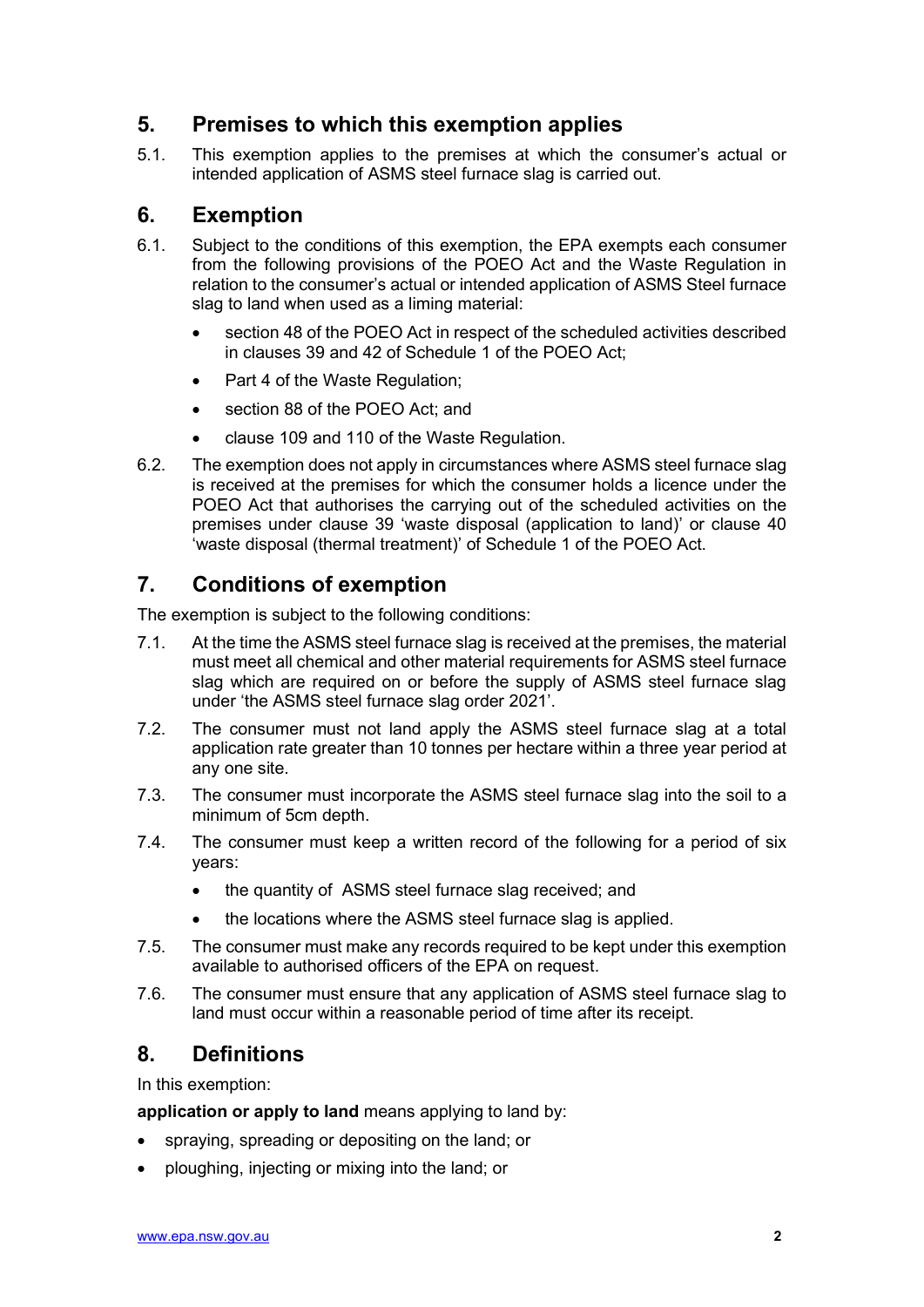filling, raising, reclaiming or contouring the land.

consumer means a person who applies, or intends to apply, ASMS steel furnace slag to land.

Liming material means a calcium and magnesium rich material which when applied to land, amends the soil pH to neutralise acidity.

processor means a person who processes, mixes, blends, or otherwise incorporates Steel furnace slag into a material in its final form for supply to a consumer. In this exemption, the processor is Australian Steel Mill Services Pty Ltd (ASMS).

28/5/21

Karen Marler Director Environmental Solutions (Chemicals, Land and Radiation)